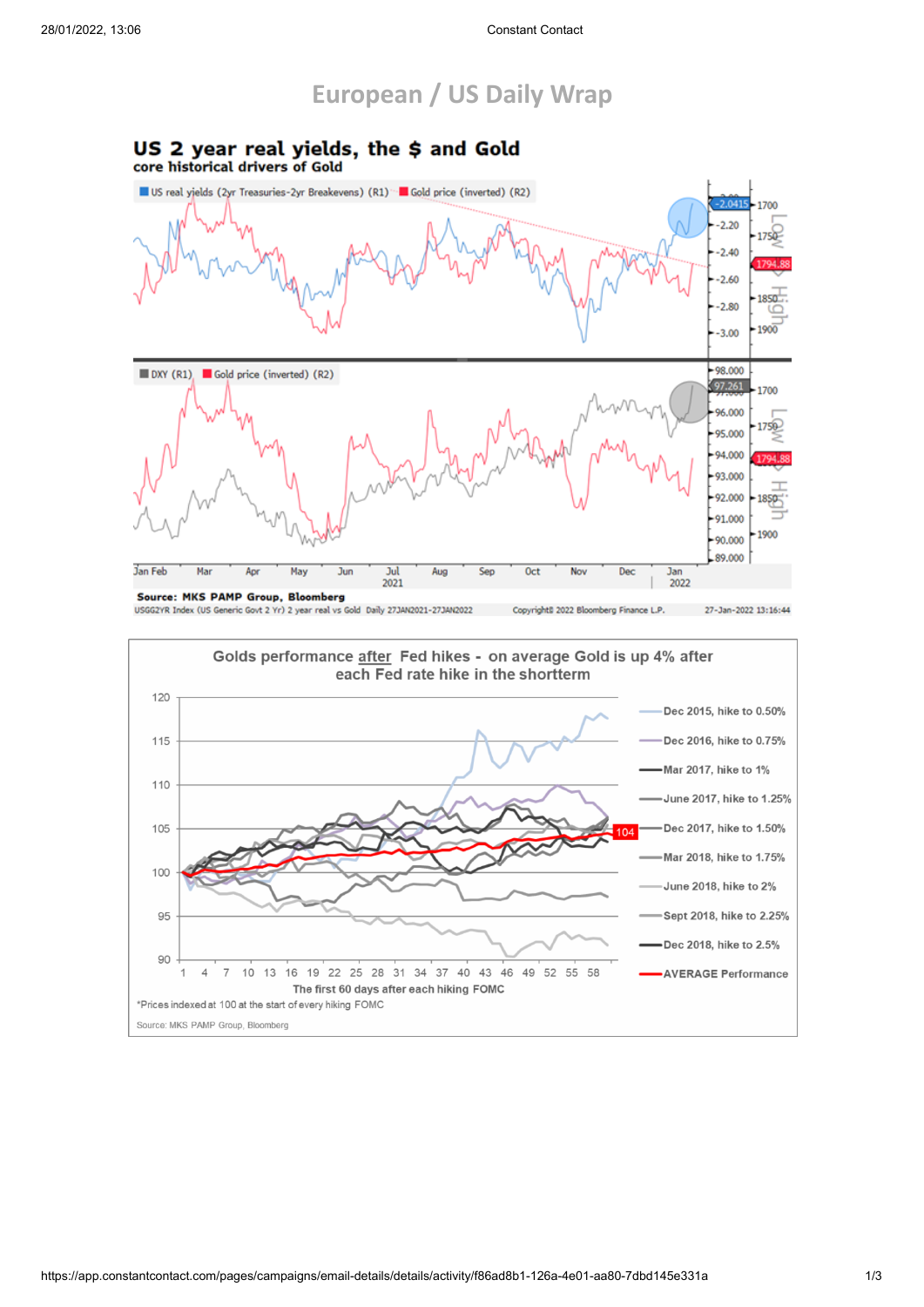

## **3 telling charts around Gold, the Feds BS, QE/QT, and rate hikes.**

ve Banks To

Further pressure across all precious metals, excluding Palladium (which is in a league of its own), following yesterdays hawkish Powell presser.

ekty 013AN2008-273AN2022

8 2022 B

27-Jan-2022 14:35:54

- The \$50+ retracement lower in Gold through key levels (\$1800 and series of moving averages) is creating some technical damage. T**here is just no alternative (other than to sell) with the twin repricings in the US\$ and real short-term yields as the markets price in close to 5 rate hikes this year**. Graph 1 shows the relentless rally in US\$ and shortterm real yields (2yrs soaring AND holding near 1.2%, pre-pandemic levels)
- The combination of an 'inflation fighting Powell' and the threat AND uncertainty over the number of rates hikes remain a headwind for Gold & precious pricing. F**or now, the threat - Powells "bark" (of hikes, QT etc) is worse than the "bite" (of actual hikes, QT).** Once that threat is removed (with March Fed hike), Gold historically (and surprisingly to most) tends to rise marginally during Fed hiking cycles. Graph 2 highlights that Gold is up on average 4% 60days on from each rate hiking FOMC in the most recent past.
- Another question is how Gold has performed during BOTH a rate hiking cycle and QT. Well, the markets have never seen that in the truest sense. In 2015-2019, there was a hiking cycle to a terminal rate of 2.5%, while the Fed allowed assets to roll off their Balance Sheet in 2018/19 (it was termed QT but they never sold down assets, they merely allowed the BS to shrink with initially \$10bn/mo of assets to runoff, accelerating to a max cap of \$50bn/mo). That was halted in 2019 as it had adverse effects on financial conditions.
- Graph 3 highlight the Feds BS (blue line) which fell from ~\$4.5tn to ~\$3.7tn in 2018-2019 during this "QT" period, just as rates were hiked from 1.25% to 2.5%. H**owever, contrary to most thinking, that period was associated with Gold rallying 15% (after an initial max drawdown of 11%).** The Fed, its Balance Sheet (liquidity), inflation and interest rates all infer on the gold price, but it isn't as simple as whether they are easing or tightening; **it matters whether they are ahead or behind the inflation curve as determined by where real rates trade.**